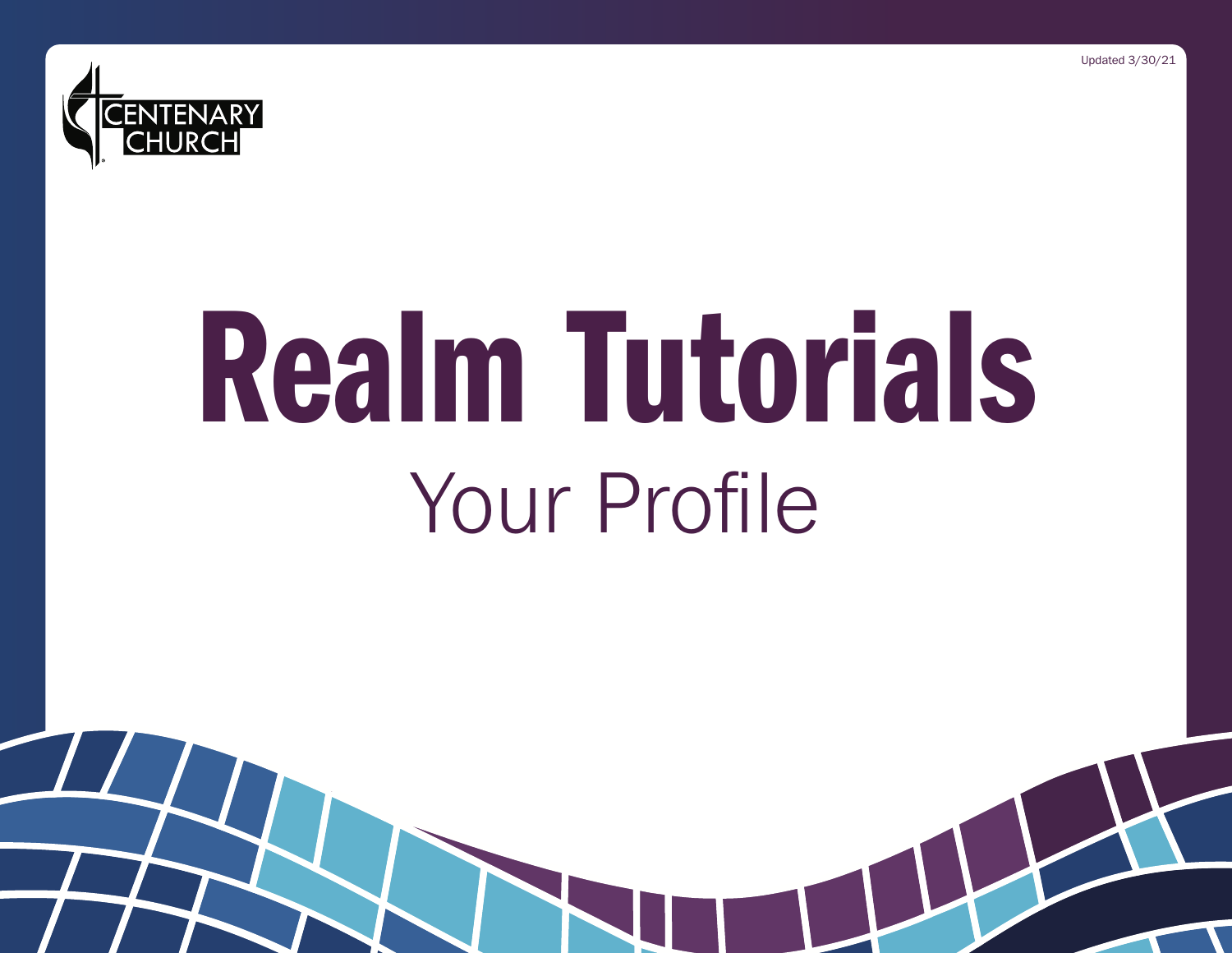#### Your Profile

- **1....** Once you have created an account and logged in, you should set up your account.
- **2....** First, update your unique profile. Click in the top right corner under your name, and choose, My Profile.

If you have not yet created an account, please follow the "Account Sign-up" tutorial first.

If your screen is narrower than the one pictured here, Realm resizes the screen.

The left menu is collapsed. To see the menu, click the three lines.

 $\blacksquare$  The right menu with your name is moved to the bottom of the left menu. Click the upward arrow to see the menu options.

**News** 



To sign up for a Centenary Realm account, you must be invited. If you have not yet received an emailed invitation, please contact the Centenary office at office@mankatocentenary.org.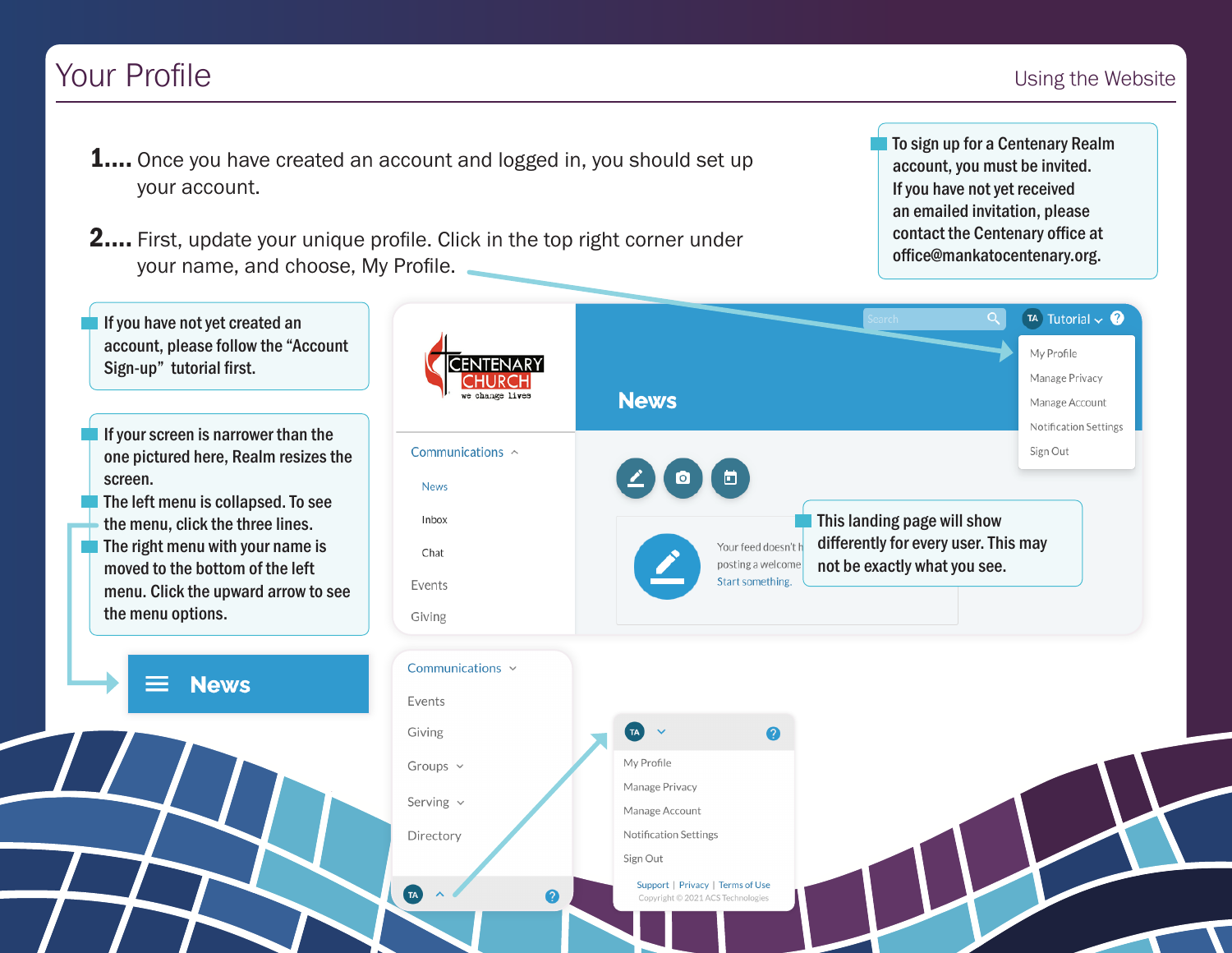#### Using the Website

## Your Profile

- 3.... This is what your profile looks like. Your profile contains the contact information that the church has on file. You will be able to see your family members.
- 4.... Click in the circle area to upload your photo.
- 5.... Check that your contact information is correct.

**TANA** 

6.... Click the Edit Profile button to correct contact information and add new information to profile fields.

| Communications v                                                               |                                  |                                                                                                                                                                                              |                           |                                                                                     |
|--------------------------------------------------------------------------------|----------------------------------|----------------------------------------------------------------------------------------------------------------------------------------------------------------------------------------------|---------------------------|-------------------------------------------------------------------------------------|
| <b>Events</b><br>Giving<br>Groups $\sim$<br>Serving $\sim$<br><b>Directory</b> | $\bigstar$ Edit Profile          | <b>A</b> Manage Privacy<br><b>Contact Information</b><br>Email<br>welcome@mankatocentenary.org<br>Phone Number<br>(507) 225-6370 / Home<br>Address<br>501 S 2nd St<br>Mankato, MN 56001-3705 | Family<br>PA<br><b>IA</b> | <b>Partner Account</b><br>Primary<br><b>Junior Account</b><br>Child<br>+ Add family |
|                                                                                |                                  | <b>Personal Information</b><br>Birth Date December 12th                                                                                                                                      |                           |                                                                                     |
|                                                                                | Groups                           | Member Of Centenary United Methodist Church                                                                                                                                                  |                           |                                                                                     |
| <b>TA</b> Tutorial Account                                                     | <b>A</b> Manage Privacy          |                                                                                                                                                                                              |                           | Q                                                                                   |
| i<br><b>Edit Profile</b>                                                       |                                  |                                                                                                                                                                                              |                           |                                                                                     |
| <b>Contact Information</b>                                                     | Email<br>Phone Number<br>Address | welcome@mankatocentenary.org<br>(507) 225-6370 / Home<br>501 S 2nd St<br>Mankato, MN 56001-3705                                                                                              |                           |                                                                                     |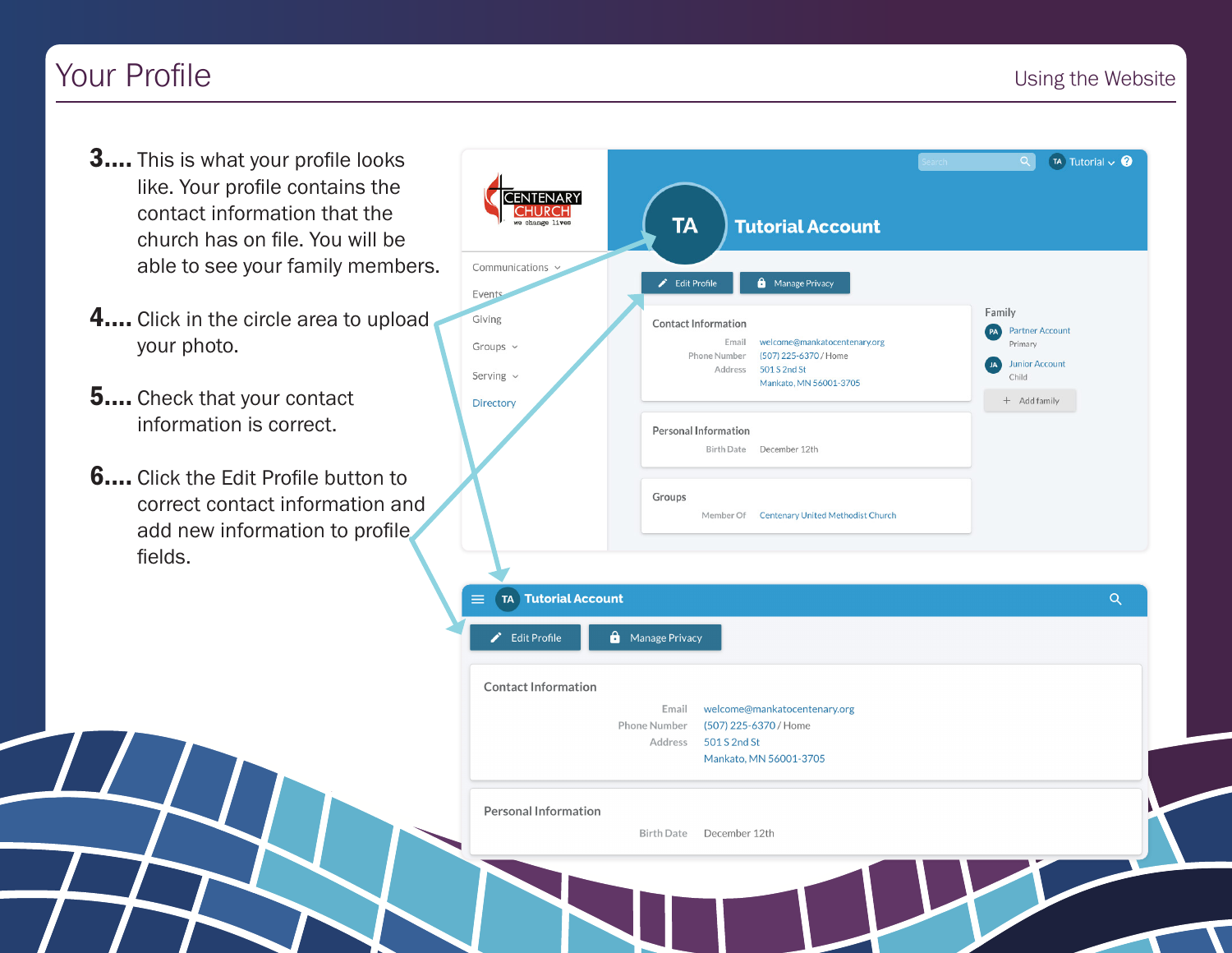## Your Profile

- **7.....** Fill in the Contact Information fields with the correct information, if it's not already there.
- 8.....Please fill out your name as you would like it to appear. If something looks odd to you, click the blue pencil to fill in the exact name fields, including Title, First Name, Middle Name, Last Name, Preferred Name, and Suffix.
- **9.....** Your address is shared across your family, if the addresses are linked. If you change a linked address, it changes if for all linked. You will see who is linked here. You can have a family member who has a different address (ie. an adult child who would like to get mail at an apartment or dorm).
- 10... Fill in phone numbers, and choose which number is the best number to use.
- 11... Your email is the email that your invitation was sent to. If you have a different email address you would like to use, change it in the email field and then click the blue link to Update account email.